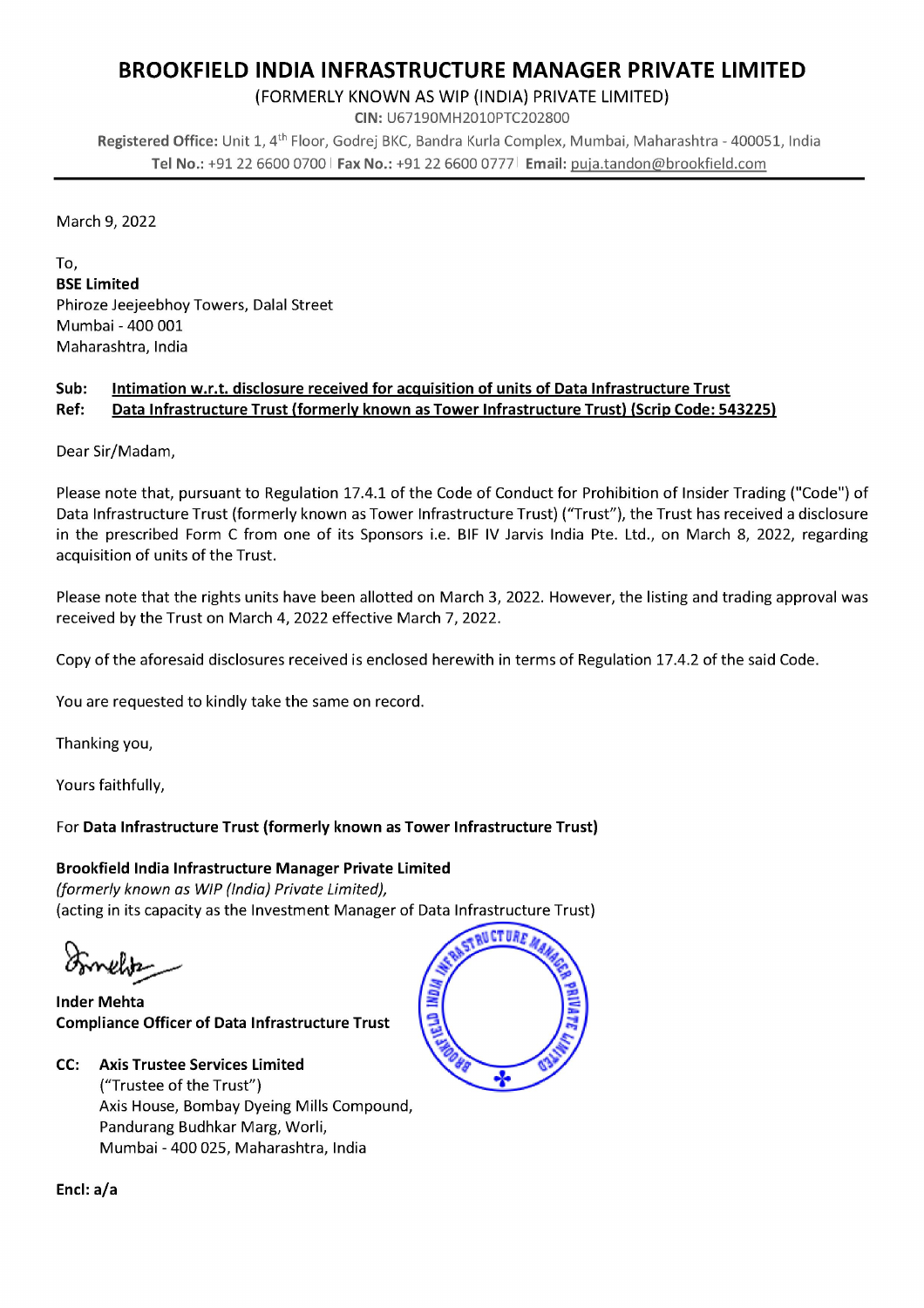## **FORM C SEBI (Prohibition of Insider Trading) Regulations, 2015 [Regulation 7 (2) read with Regulation 6(2) – Continual disclosure]**

Name of the Trust: Data Infrastructure Trust (formerly known as Tower Infrastructure Trust) ISIN of the Trust: INE0BWS23018

**Details of change in holding of Securities of the Sponsor, Member of the Sponsor Group, Designated Person or Director of the SPV, Investment Manager and immediate relatives of such persons and other such persons as mentioned in Regulation 6(2):** 

| Name,<br>PAN,<br>CIN/DIN,<br>&<br>address<br>with<br>contact<br>nos                                                   | Categor<br>y of<br>Person<br>(Sponso<br>rs/<br>member<br>of the<br>Sponsor                                                              | Securities held prior to<br>acquisition / disposal                                                         |                                | Securities acquired/Disposed                                                                                                             |                 |                    |                                                                                                                                        | <b>Securities held post</b><br>acquisition/disposal                                                                     |                                          | Date of<br>allotment<br>advice/<br>acquisition of<br>securities/disp<br>osal of<br>Securities,<br>specify |                       | Date of<br>intimati<br>on to<br>Investm<br>ent<br>Manage<br>r | Mode of<br>acquisition<br>/ disposal<br>(on<br>market/pu<br>blic/rights/<br>preferential<br>offer / off | Exchan<br>ge on<br>which<br>the<br>trade<br>was<br>execut<br>ed |
|-----------------------------------------------------------------------------------------------------------------------|-----------------------------------------------------------------------------------------------------------------------------------------|------------------------------------------------------------------------------------------------------------|--------------------------------|------------------------------------------------------------------------------------------------------------------------------------------|-----------------|--------------------|----------------------------------------------------------------------------------------------------------------------------------------|-------------------------------------------------------------------------------------------------------------------------|------------------------------------------|-----------------------------------------------------------------------------------------------------------|-----------------------|---------------------------------------------------------------|---------------------------------------------------------------------------------------------------------|-----------------------------------------------------------------|
|                                                                                                                       | group/<br>designat<br>ed<br>Units,<br>person/<br><b>Director</b><br>s/<br>ble<br>Immedi<br>ate<br>relative<br>to $/$<br>others<br>etc.) | Type of<br>security<br>(For eg. $-$<br>Converti<br><b>Debentur</b><br>es, Rights<br>entitleme<br>nts etc.) | No. and %<br>of holding        | Type of<br>security<br>(For eg. $-$<br>Units,<br>Warrants,<br>Convertib<br>le<br><b>Debentur</b><br>es, Rights<br>entitleme<br>nts etc.) | No.             | Value              | <b>Transact</b><br>ion Type<br>(purchas<br>e/ Sale/<br>Pledge /<br>Revocati<br>on/<br>Invocatio<br>n/<br>Others-<br>please<br>specify) | Type of<br>security<br>(For eg. $-$<br>Units,<br>Convertible<br><b>Debenture</b><br>s, Rights<br>entitlemen<br>ts etc.) | No. and % of<br>shareholding             | From                                                                                                      | To                    |                                                               | market/<br>Inter-se<br>transfer,<br>ESOPs etc.)                                                         |                                                                 |
| $\mathbf{1}$                                                                                                          | $\mathfrak{p}$                                                                                                                          | $\overline{3}$                                                                                             | $\overline{a}$                 | 5                                                                                                                                        | 6               | $\overline{7}$     | 8                                                                                                                                      | 9                                                                                                                       | 10                                       | 11                                                                                                        | 12                    | 13                                                            | 14                                                                                                      | 15                                                              |
| <b>BIF IV</b><br>Jarvis<br>India<br>Pte. Ltd.<br>PAN:<br>AAICB50<br>80C<br>Address:<br>Income<br>at<br>Raffles,<br>16 | Sponsor                                                                                                                                 | Units                                                                                                      | 2,26,41,00,<br>000<br>(89.79%) | Units                                                                                                                                    | 2,55,00,<br>000 | 2,81,67,30,<br>000 | Others*                                                                                                                                | Units                                                                                                                   | 2,28,96,00,0<br>$00^{\circ}$<br>(89.78%) | $03-03-$<br>2022                                                                                          | 03-<br>$03 -$<br>2022 | 08-03-<br>2022                                                | Rights                                                                                                  | <b>NA</b>                                                       |